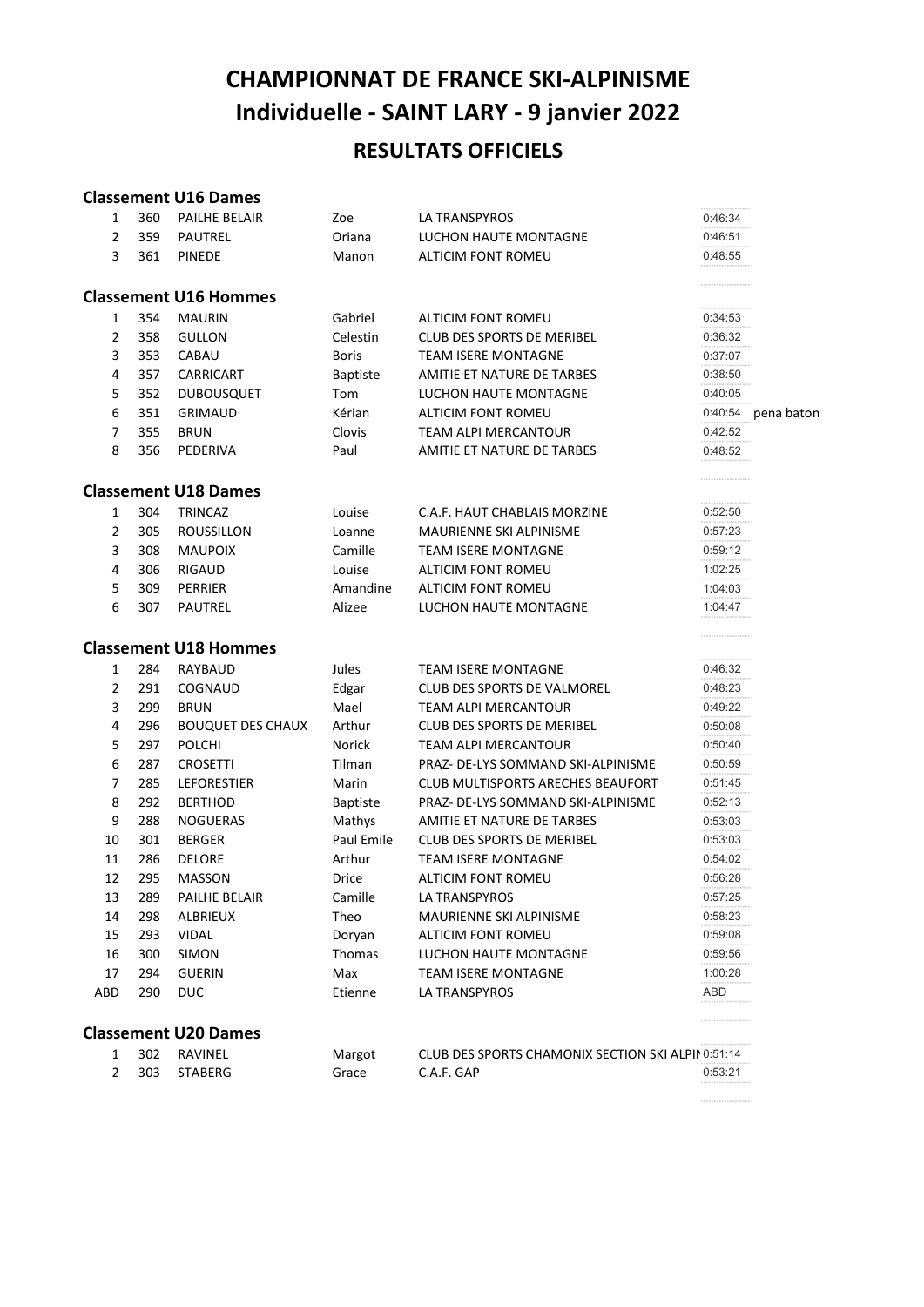#### Classement U20 Hommes

| 310 | <b>DAMEVIN</b>      | Anselme         | <b>CLUB DES SPORTS DE VAL-CENIS</b> | 0:57:13                                                                                                                |
|-----|---------------------|-----------------|-------------------------------------|------------------------------------------------------------------------------------------------------------------------|
| 313 | <b>CANTAN</b>       | Rémi            | C.A.F. DU LEMAN                     | 0:58:28                                                                                                                |
| 315 | ANSELMET            | Jeremy          | <b>MAURIENNE SKI ALPINISME</b>      | 0:59:32                                                                                                                |
| 311 | CHALLAMEL           | Robin           |                                     |                                                                                                                        |
| 312 | <b>DUCOURET</b>     | Bazil           | CLUB DES SPORTS DE MERIBEL          | 1:01:33                                                                                                                |
| 317 | <b>GENOT</b>        | Clément         | PRAZ- DE-LYS SOMMAND SKI-ALPINISME  | 1:03:14                                                                                                                |
| 318 | DUC-GONINAZ         | Enzo            | CLUB MULTISPORTS ARECHES BEAUFORT   | 1:05:49                                                                                                                |
| 316 | <b>BENEZET</b>      | Meire           | CLUB DES SPORTS DE MERIBEL          | 1:06:39                                                                                                                |
| 321 | TEYPAZ              | Lilian          | PRAZ- DE-LYS SOMMAND SKI-ALPINISME  | 1:07:56                                                                                                                |
| 324 | <b>LASCOUMETTES</b> | <b>Baptiste</b> | OLORON Ô BEARN SPORT NATURE         | 1:11:14                                                                                                                |
| 325 | SOULAT              | Théo            | OLORON Ô BEARN SPORT NATURE         | 1:11:23                                                                                                                |
| 319 | <b>BERTHET</b>      | Elie            | Licence HORS CLUB                   | 1:12:18                                                                                                                |
| 314 | <b>CORTES</b>       | Jan             | OLORON Ô BEARN SPORT NATURE         | 1:12:35                                                                                                                |
| 320 | RAPHAEL             | Timéo           | <b>ALTITOY</b>                      | 1:14:14                                                                                                                |
| 323 | PAILLARD            | Alexandre       |                                     |                                                                                                                        |
| 322 | <b>LENDRES</b>      | Jérémie         | AMITIE ET NATURE DE TARBES          | ABD                                                                                                                    |
|     |                     |                 |                                     | <b>CLUB DES SPORTS CHAMONIX SECTION SKI ALPIN 1:00:43</b><br><b>CLUB DES SPORTS CHAMONIX SECTION SKI ALPIN 1:52:40</b> |

### Classement U23 Dames

|   | 276  | GINDRE           | Perrine  | <b>TEAM ISERE MONTAGNE</b>                | <b>*******************</b><br>1:25:17<br> |                         |
|---|------|------------------|----------|-------------------------------------------|-------------------------------------------|-------------------------|
|   | 272  | <b>IRATZOQUY</b> |          | Marie Charlott CLUB DES SPORTS DE MERIBEL | 1:32:35<br>                               |                         |
|   | 280  | <b>DAVID</b>     | Clémence | CLUB DES SPORTS DE MERIBEL                | 1:44:15<br>                               |                         |
| 4 | 278  | <b>PUSSET</b>    | Maëlys   | MAURIENNE SKI ALPINISME                   | 1:45:04<br>                               |                         |
|   | -277 | AVANTURIER       | Aurelie  | <b>TEAM ISERE MONTAGNE</b>                | 1:50:17<br><b>*******************</b> *   |                         |
|   | 283  | MANIGAUD         | Laurie   | LA TRANSPYROS                             | <b></b>                                   | $2:39:32$ Pena manip/to |

# Classement U23 Hommes

| 1  | 210 | <b>BERNAZ</b>            | Julien  | C.A.F. DU LEMAN                                      | 1:09:28                              |            |
|----|-----|--------------------------|---------|------------------------------------------------------|--------------------------------------|------------|
| 2  | 213 | ALLEMOZ                  | Theo    | <b>CLUB DES SPORTS DE MERIBEL</b>                    | 1:11:05                              |            |
| 3  | 216 | AGERON                   | Gabin   | ALTICIM FONT ROMEU                                   | 1:11:28<br><b>******************</b> |            |
| 4  | 212 | <b>GALINDO</b>           | Robin   | <b>TEAM ISERE MONTAGNE</b>                           | 1:12:14<br>                          |            |
| 5  | 221 | <b>DRUELLE</b>           | Vadim   | C.A.F. HAUT CHABLAIS MORZINE                         | 1:13:10<br>.                         |            |
| 6  | 214 | <b>CHARLES</b>           | Clément | <b>COURCHEVEL SPORTS OUTDOOR MONTAGNE ES 1:13:28</b> |                                      |            |
| 7  | 227 | <b>PETIT</b>             | Alric   | <b>CLUB DES SPORTS DE MERIBEL</b>                    | 1:13:40                              |            |
| 8  | 223 | <b>CHESNEY</b>           | Alexis  | CLUB DES SPORTS CHAMONIX SECTION SKI ALPIN 1:13:43   |                                      |            |
| 9  | 245 | <b>DUMAS</b>             | Louis   | ALTICIM FONT ROMEU                                   | 1:15:44<br>                          |            |
| 10 | 217 | <b>OLIVERO</b>           | Esteban | TEAM ALPI MERCANTOUR                                 | 1:16:13<br>                          |            |
| 11 | 224 | MARIETTA ALEINA          | Antoine | <b>TEAM ISERE MONTAGNE</b>                           | 1:16:47                              | pena combi |
| 12 | 226 | ZIJP                     | Quentin | TEAM ISERE MONTAGNE                                  | 1:18:02                              |            |
| 13 | 263 | <b>MERMILLOD BLARDET</b> | Alex    | <b>CLUB DES SPORTS DE MERIBEL</b>                    | 1:21:19                              |            |
| 14 | 229 | <b>DUMAS</b>             | Edgar   | SAINT LARY AURE MONTAGNE                             | 1:24:48                              |            |
| 15 | 258 | <b>MICHEL BERGER</b>     | Simon   | CLUB DES SPORTS CHAMONIX SECTION SKI ALPIN 1:25:24   |                                      |            |
| 16 | 218 | TOURANCHEAU              | David   | TEAM ISERE MONTAGNE                                  | 1:26:39<br>                          |            |
| 17 | 260 | <b>GOUDIER</b>           | Théo    | A.S. ROC & PYRENE                                    | 1:34:06                              |            |

## Classement Master Hommes

|    | 215 | <b>POMMERET</b>    | Ludovic        | <b>MAURIENNE SKI ALPINISME</b>      | 1:15:25<br>.                            |            |
|----|-----|--------------------|----------------|-------------------------------------|-----------------------------------------|------------|
|    | 244 | CAILLOT            | Yoan           | <b>CLUB DES SPORTS DE MERIBEL</b>   | 1:18:06<br>                             |            |
| 3  | 228 | <b>BOUZON</b>      | Lionel         | <b>BELLES GRIMPES EN BELLEDONNE</b> | 1:18:46                                 |            |
| 4  | 246 | <b>NOVERO</b>      | Laurent        | <b>MAURIENNE SKI ALPINISME</b>      | 1:18:57                                 |            |
| 5  | 247 | <b>JUMERE</b>      | Wilfrid        | SKI CLUB CAMPAN TOURMALET           | 1:21:50                                 |            |
| 6  | 235 | LE BAHER           | Samuel         | <b>BELLES GRIMPES EN BELLEDONNE</b> | 1:27:07                                 | pena baton |
|    | 253 | <b>BERTHELOT</b>   | <b>Nicolas</b> | <b>BELLES GRIMPES EN BELLEDONNE</b> | 1:28:54<br>.                            |            |
| 8  | 230 | <b>DEYMIER</b>     | Floran         | ALTICIM FONT ROMEU                  | 1:33:42<br>.                            |            |
| 9  | 250 | PERRUGAULT         | Josselin       | A.S. ROC & PYRENE                   | 1:35:12                                 |            |
| 10 | 219 | <b>LEFORESTIER</b> | Dominique      | CLUB MULTISPORTS ARECHES BEAUFORT   | 1:41:30<br>                             |            |
| 11 | 257 | SANCHEZ            | Noël           | OLORON Ô BEARN SPORT NATURE         | 1:41:59                                 |            |
| 12 | 239 | SOULAT             | Thierry        | OLORON Ô BEARN SPORT NATURE         | 1:44:47                                 |            |
| 13 | 232 | <b>DUBOUSQUET</b>  | <b>Nicolas</b> | LUCHON HAUTE MONTAGNE               | 1:55:04<br><b>*******************</b> * |            |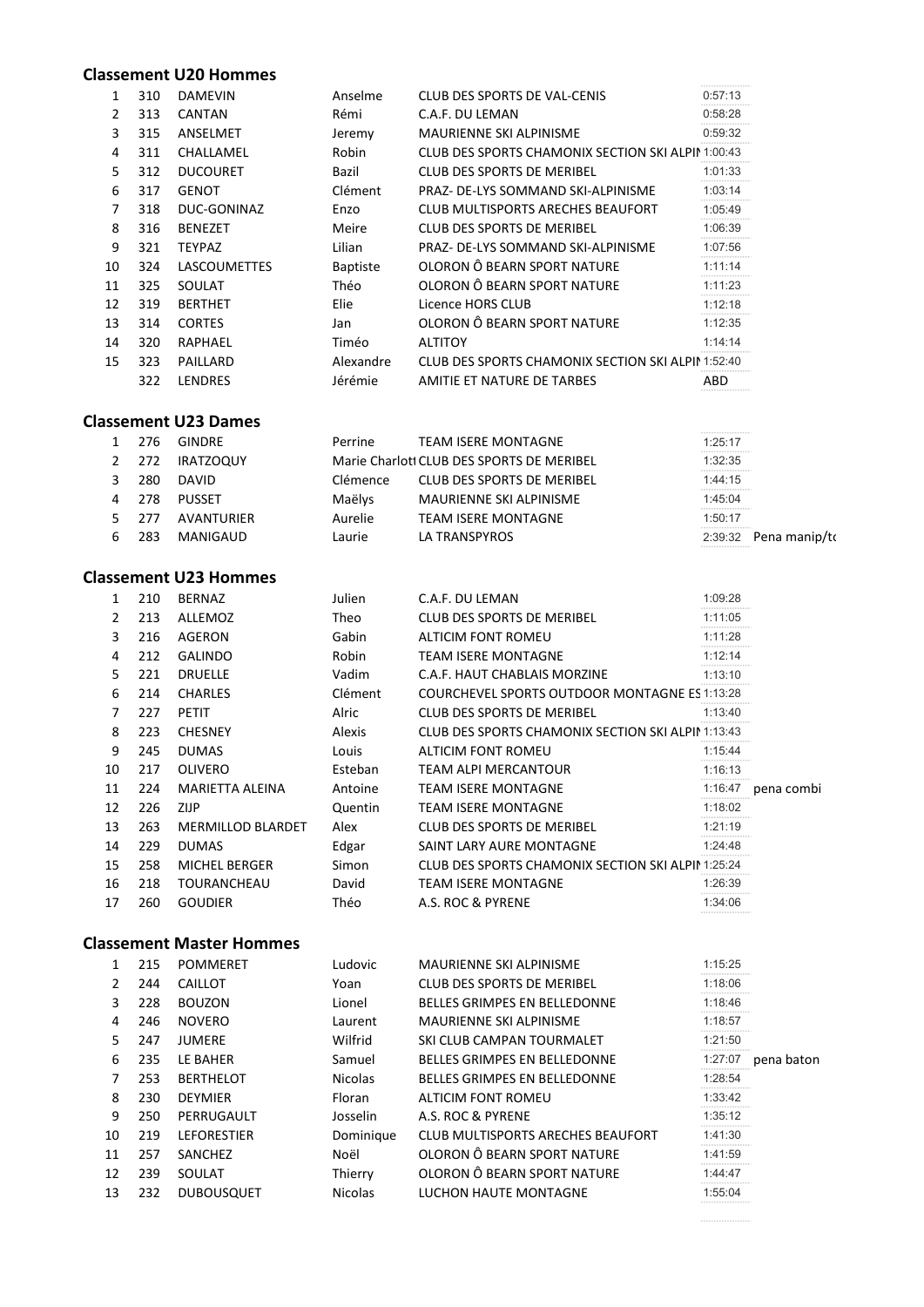|     |     | <b>Classement Master Dame</b>    |                 |                                                      |             |                        |
|-----|-----|----------------------------------|-----------------|------------------------------------------------------|-------------|------------------------|
| 14  |     | 274 CHAIX                        | Alice           | MAURIENNE SKI ALPINISME                              | <br>1:45:51 |                        |
|     |     | <b>Classement Senior Dame</b>    |                 |                                                      |             |                        |
| 1   | 279 | ALEXANDERSSON                    | Tove            | Licence HORS CLUB                                    | 1:13:51     |                        |
| 2   | 267 | <b>HARROP</b>                    | Emily           | <b>CLUB DES SPORTS DE MERIBEL</b>                    | 1:18:04     |                        |
| 3   | 265 | <b>BONNEL</b>                    | Lena            | MAURIENNE SKI ALPINISME                              | 1:20:46     |                        |
| 4   | 264 | JAGERCIKOVA                      | Marianna        | C.A.F. GAP                                           | 1:20:51     |                        |
| 5   | 268 | PERILLAT PESSEY                  | Celia           | CLUB DES SPORTS LA CLUSAZ                            | 1:21:11     |                        |
| 6   | 266 | <b>BONNEL</b>                    | Candice         | MAURIENNE SKI ALPINISME                              | 1:22:02     |                        |
| 7   | 269 | <b>BONNEL</b>                    | Lorna           | <b>MAURIENNE SKI ALPINISME</b>                       | 1:24:11     |                        |
| 8   | 276 | <b>GINDRE</b>                    | Perrine         | <b>TEAM ISERE MONTAGNE</b>                           | 1:25:17     |                        |
| 9   | 282 | <b>SCHIDE</b>                    | Katie           | TEAM ALPI MERCANTOUR                                 | 1:25:22     |                        |
| 10  | 271 | <b>PONCET</b>                    | Elise           | <b>CLUB MULTISPORTS ARECHES BEAUFORT</b>             | 1:28:38     |                        |
| 11  | 272 | <b>IRATZOQUY</b>                 |                 | Marie Charlott CLUB DES SPORTS DE MERIBEL            | 1:32:35     |                        |
| 12  | 275 | <b>GAIDET</b>                    | Pauline         | CLUB DES SPORTS DE MERIBEL                           | 1:40:11     |                        |
| 13  | 281 | LOURY                            | Chloe           | <b>TEAM ALPI MERCANTOUR</b>                          | 1:44:15     |                        |
| 14  | 280 | <b>DAVID</b>                     | Clémence        | <b>CLUB DES SPORTS DE MERIBEL</b>                    | 1:44:15     |                        |
| 15  | 278 | <b>PUSSET</b>                    | Maëlys          | MAURIENNE SKI ALPINISME                              | 1:45:04     |                        |
| 16  | 274 | <b>CHAIX</b>                     | Alice           | MAURIENNE SKI ALPINISME                              | 1:45:51     |                        |
| 17  | 277 | <b>AVANTURIER</b>                | Aurelie         | <b>TEAM ISERE MONTAGNE</b>                           | 1:50:17     |                        |
| 18  | 283 | MANIGAUD                         | Laurie          | LA TRANSPYROS                                        |             | 2:39:32 Pena tour/mail |
| ABD | 270 | POLLET VILLARD                   | Marie           | CLUB DES SPORTS LA CLUSAZ                            | ABD         |                        |
| ABS | 273 | <b>TONSO</b>                     | Justine         | MONTAGNE CLUB VESUBIEN ITGA                          | ABS         |                        |
|     |     | <b>Classement Seniors Hommes</b> |                 |                                                      |             |                        |
| 1   | 201 | <b>GACHET</b>                    | Xavier          | CLUB MULTISPORTS ARECHES BEAUFORT                    | 1:03:22     |                        |
| 2   | 204 | <b>BON MARDION</b>               | William         | CLUB MULTISPORTS ARECHES BEAUFORT                    | 1:03:37     |                        |
| 3   | 202 | EQUY                             | Samuel          | <b>TEAM ISERE MONTAGNE</b>                           | 1:07:09     |                        |
| 4   | 203 | SEVENNEC                         | Alexis          | C.A.F. HAUT CHABLAIS MORZINE                         | 1:07:29     |                        |
| 5   | 207 | SAUTEL                           | Florian         | <b>CLUB DES SPORTS DE VALMOREL</b>                   | 1:07:57     |                        |
| 6   | 208 | <b>MICHELON</b>                  | Julien          | C.A.F. GAP                                           | 1:08:13     |                        |
| 7   | 234 | JACQUEMOUD                       | Mathéo          | Siège national                                       | 1:08:51     |                        |
| 8   | 205 | POCHAT COTTILLOUX                | Gedeon          | CLUB DES SPORTS LA CLUSAZ                            | 1:09:13     |                        |
| 9   | 210 | <b>BERNAZ</b>                    | Julien          | C.A.F. DU LEMAN                                      | 1:09:28     |                        |
| 10  | 236 | <b>GUDEFIN</b>                   | Yann            | <b>CLUB DES SPORTS DE MERIBEL</b>                    | 1:09:53     |                        |
| 11  | 255 | JAY                              | Paul            | <b>CLUB DES SPORTS DE MERIBEL</b>                    | 1:10:14     |                        |
| 12  | 209 | <b>ELLMENREICH</b>               | <b>Baptiste</b> | CLUB DES SPORTS CHAMONIX SECTION SKI ALPIN 1:10:26   |             |                        |
| 13  | 213 | ALLEMOZ                          | Theo            | CLUB DES SPORTS DE MERIBEL                           | 1:11:05     |                        |
| 14  | 216 | AGERON                           | Gabin           | ALTICIM FONT ROMEU                                   | 1:11:28     |                        |
| 15  | 212 | GALINDO                          | Robin           | <b>TEAM ISERE MONTAGNE</b>                           | 1:12:14     |                        |
| 16  | 206 | D'HAENE                          | Francois        | <b>CLUB MULTISPORTS ARECHES BEAUFORT</b>             | 1:12:15     |                        |
| 17  | 249 | GRANGIER                         | Germain         | TEAM ALPI MERCANTOUR                                 | 1:13:01     |                        |
| 18  | 221 | <b>DRUELLE</b>                   | Vadim           | C.A.F. HAUT CHABLAIS MORZINE                         | 1:13:10     |                        |
| 19  | 214 | <b>CHARLES</b>                   | Clément         | <b>COURCHEVEL SPORTS OUTDOOR MONTAGNE ES 1:13:28</b> |             |                        |
| 20  | 227 | <b>PETIT</b>                     | Alric           | <b>CLUB DES SPORTS DE MERIBEL</b>                    | 1:13:40     |                        |
| 21  | 223 | <b>CHESNEY</b>                   | Alexis          | CLUB DES SPORTS CHAMONIX SECTION SKI ALPIN 1:13:43   |             |                        |
| 22  | 241 | <b>CLARYS</b>                    | Valentin        | Licence HORS CLUB                                    | 1:14:21     |                        |
| 23  | 211 | CHAMOUX                          | Benjamin        | CLUB DES SPORTS CHAMONIX SECTION SKI ALPIN 1:14:32   |             |                        |
| 24  | 254 | <b>THEVIN</b>                    | Loïc            | SAINT LARY AURE MONTAGNE                             | 1:15:10     |                        |
| 25  | 215 | <b>POMMERET</b>                  | Ludovic         | MAURIENNE SKI ALPINISME                              | 1:15:25     |                        |
| 26  | 245 | <b>DUMAS</b>                     | Louis           | ALTICIM FONT ROMEU                                   | 1:15:44     |                        |
| 27  | 217 | <b>OLIVERO</b>                   | Esteban         | TEAM ALPI MERCANTOUR                                 | 1:16:13     |                        |
| 28  | 224 | MARIETTA ALEINA                  | Antoine         | <b>TEAM ISERE MONTAGNE</b>                           |             | $1:16:47$ pena combi   |
| 29  | 226 | ZIJP                             | Quentin         | TEAM ISERE MONTAGNE                                  | 1:18:02     |                        |
| 30  | 244 | CAILLOT                          | Yoan            | <b>CLUB DES SPORTS DE MERIBEL</b>                    | 1:18:06     |                        |
| 31  | 228 | <b>BOUZON</b>                    | Lionel          | <b>BELLES GRIMPES EN BELLEDONNE</b>                  | 1:18:46     |                        |
| 32  | 246 | <b>NOVERO</b>                    | Laurent         | MAURIENNE SKI ALPINISME                              | 1:18:57     |                        |
| 33  | 263 | MERMILLOD BLARDET                | Alex            | CLUB DES SPORTS DE MERIBEL                           | 1:21:19     |                        |
| 34  | 247 | <b>JUMERE</b>                    | Wilfrid         | SKI CLUB CAMPAN TOURMALET                            | 1:21:50     |                        |
| 35  | 237 | MONNEREAU                        | Florian         | LUCHON HAUTE MONTAGNE                                | 1:22:26     |                        |